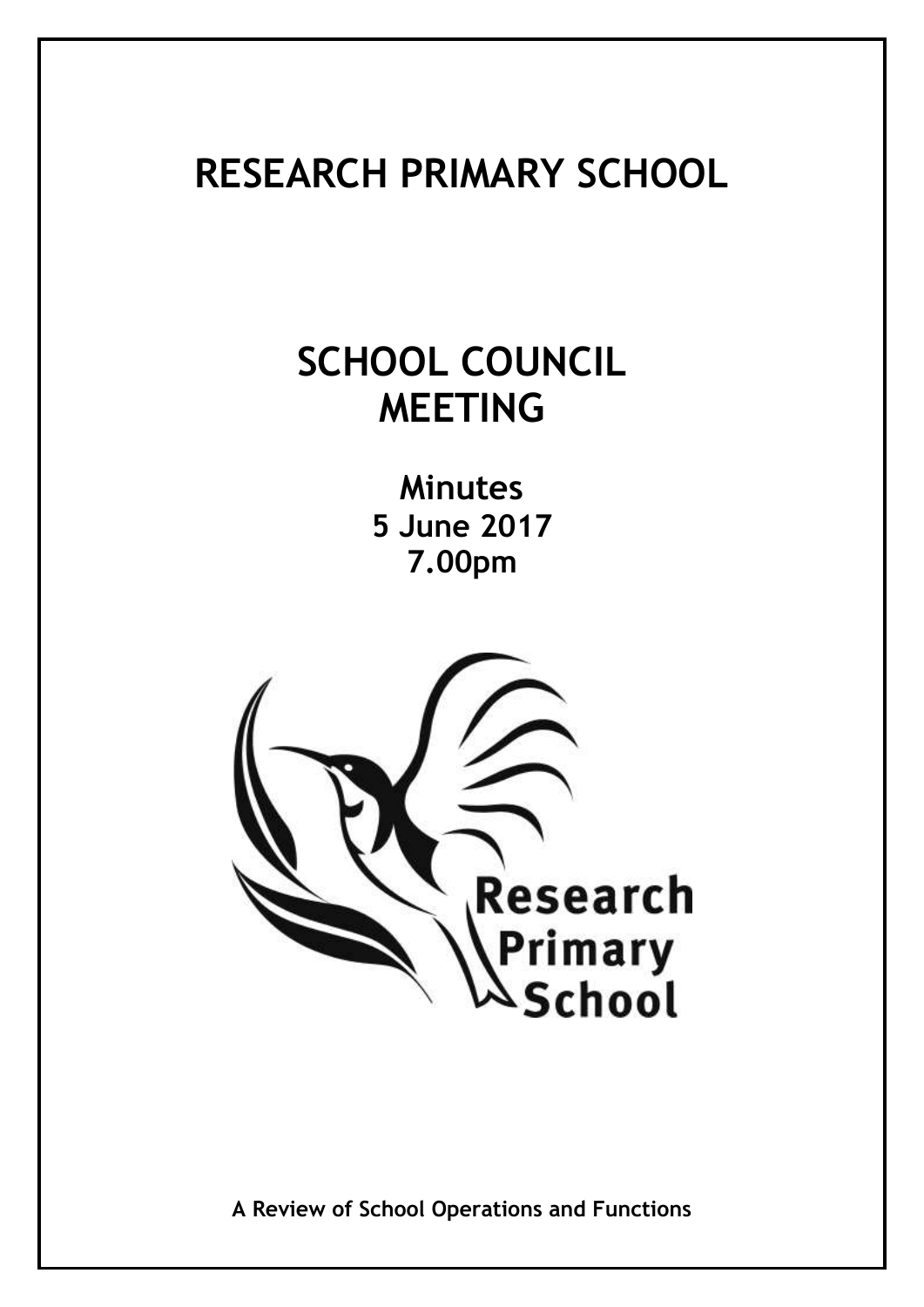#### **RESEARCH PRIMARY SCHOOL COUNCIL MEETING MONDAY 5 June – 7.00pm Minutes**

#### **1.0 OPENING WELCOME 7pm**

Liz welcomed Jacqui Kratofil to the School Council and her first meeting.

#### **2.0 ATTENDING**

Carolyn Sternberg Claire Welburn Adam Humphreys Karen Roberts Jocelyn Watts Jacqui Kratofil Andrea Sutterby

Liz Shewan **Avril Baker** Michelle Walker-Fox

#### **3.0 APOLOGIES**

Geoff Whyte **Julie Minarelli** 

#### **4.0 MINUTES/AGENDA**

4.1 Minutes of previous meeting

Motion: 'That the minutes of the previous meeting be received' Moved: Michelle Walker-Fox Seconded: Claire Welburn

- 4.2 Business arising from previous meeting
	- 4.2.1 Electronic Payments Adam (COMPASS) Adam would like a copy of the service agreement to see if his 'people' can match.
- 4.3 Items for General Business

7.30pm Rebecca Haig – regarding Principal Selection Process

## **5.0 CORRESPONDENCE**

- 5.1 School Council Training at Laurimar PS details emailed 23 May Same night as this School Council so no one attended.
- 5.2 Letter received from the DET confirming new 'Improving School Governance' folders will be sent to all councillors.

#### **6.0 MANAGEMENT**

Principal Report

Geoff Whyte on LSL.

Education Open Day – went very well. See Education Committee Report.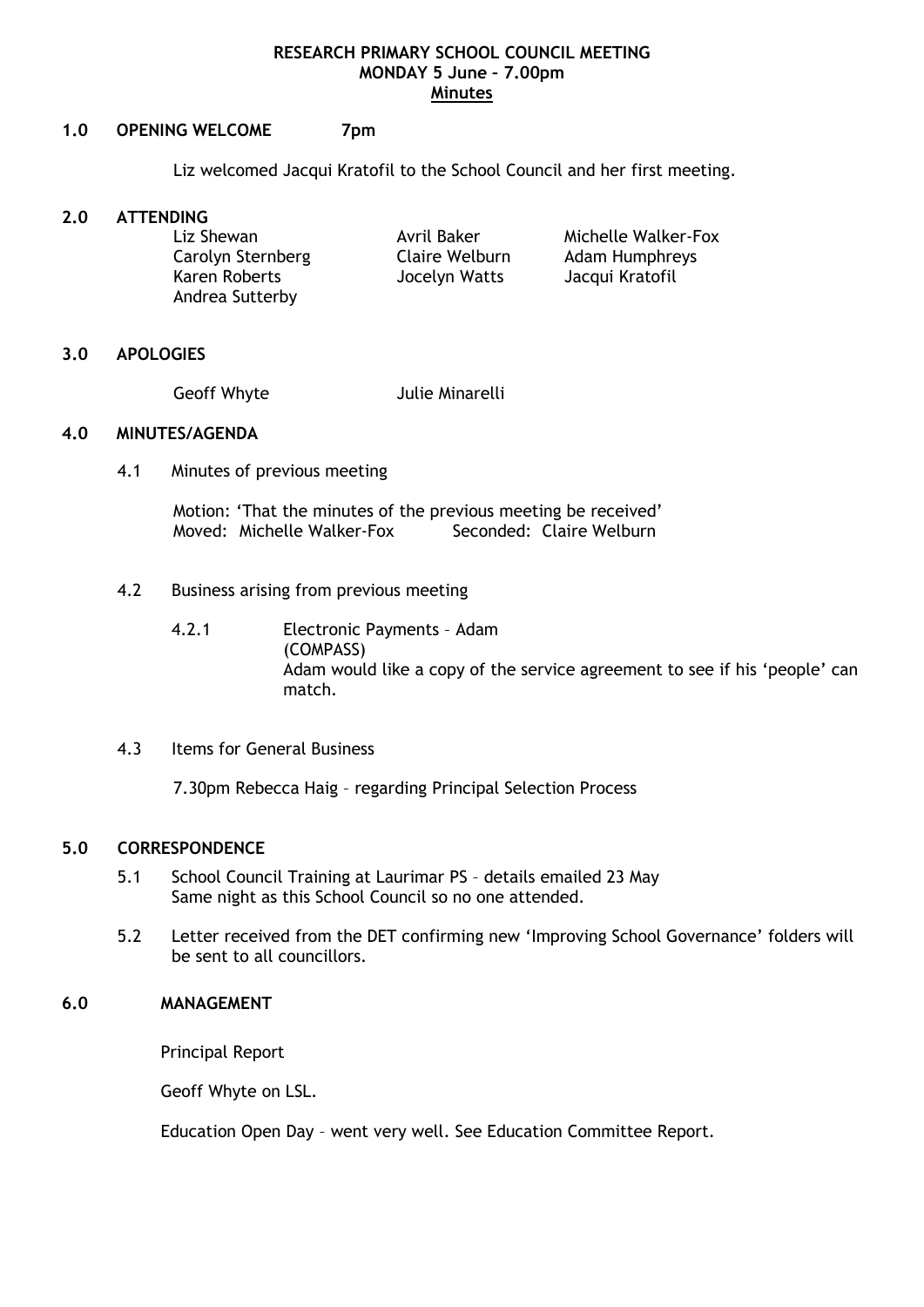# **7.0 FINANCES**

*Aims* 

- *1. Manage a balanced budget*
- *2. Pursue Opportunities for Additional Income*
- *3. Involve broader School Council in budget decisions*

# **7.1 Current Balances @ 31 May 2017**

|     | <b>ANZ Official Account</b><br>Balance as per Bank Statement<br>\$<br>\$<br>Less unpresented Cheques/Direct Deposits on Cases21<br>0<br>Plus outstanding credit<br>$\mathbf 0$<br><b>Accounting Systems Balance</b>        |     | \$21,670<br>\$21,670             |
|-----|----------------------------------------------------------------------------------------------------------------------------------------------------------------------------------------------------------------------------|-----|----------------------------------|
|     | \$31,550<br>Current outstanding amount owing to RPS<br>(Includes: outstanding debts, T2 Term planners, Camp 34)                                                                                                            |     |                                  |
|     | <b>Official Account Receipts and Payments April 2017</b><br>Receipts<br>\$15,312<br>Payments<br>\$18,214                                                                                                                   |     |                                  |
|     | <b>Westpac Bank High Yield Account</b><br>Interest Rate:<br>4.7%                                                                                                                                                           |     | \$60,335                         |
|     | <b>ANZ Building Fund Account</b><br>0% (under \$1,999)<br>Interest Rate:                                                                                                                                                   | \$  | 316                              |
|     | Bendigo Bank Cash Management Account<br>Interest Rate:<br>$0.05%$ pa                                                                                                                                                       | \$  | 845                              |
|     | <b>Targeted School Funds</b><br>Bequest (Ivy Reynolds)<br>\$24,369                                                                                                                                                         |     |                                  |
|     | <b>Holding Funds</b><br><b>Tournament of Minds</b><br>1,260<br>\$.<br>\$32,069<br><b>PSD Funding</b>                                                                                                                       |     |                                  |
| 7.2 | Payments from Official Account May 2017 (\$1,500+ amounts)<br>Aus Lawn (Turf in breezeway deposit)<br>Hine Hire (Stage for Fete)<br>Keyts Cleaning (School cleaning Apr/May)<br>Eltham North Primary School (EDPSSA Sem 1) | ららら | 1,700<br>2,400<br>3,558<br>2,310 |
| 7.3 | <b>Transfer of Funds May 2017</b><br>3 May<br>HY to Official (Invoices/fete/payroll)                                                                                                                                       |     | \$20,000                         |
| 7.4 | <b>Confirmation of Current Investments</b><br>Moved: Carolyn Sternberg<br>Seconded Michelle Walker-Fox                                                                                                                     |     |                                  |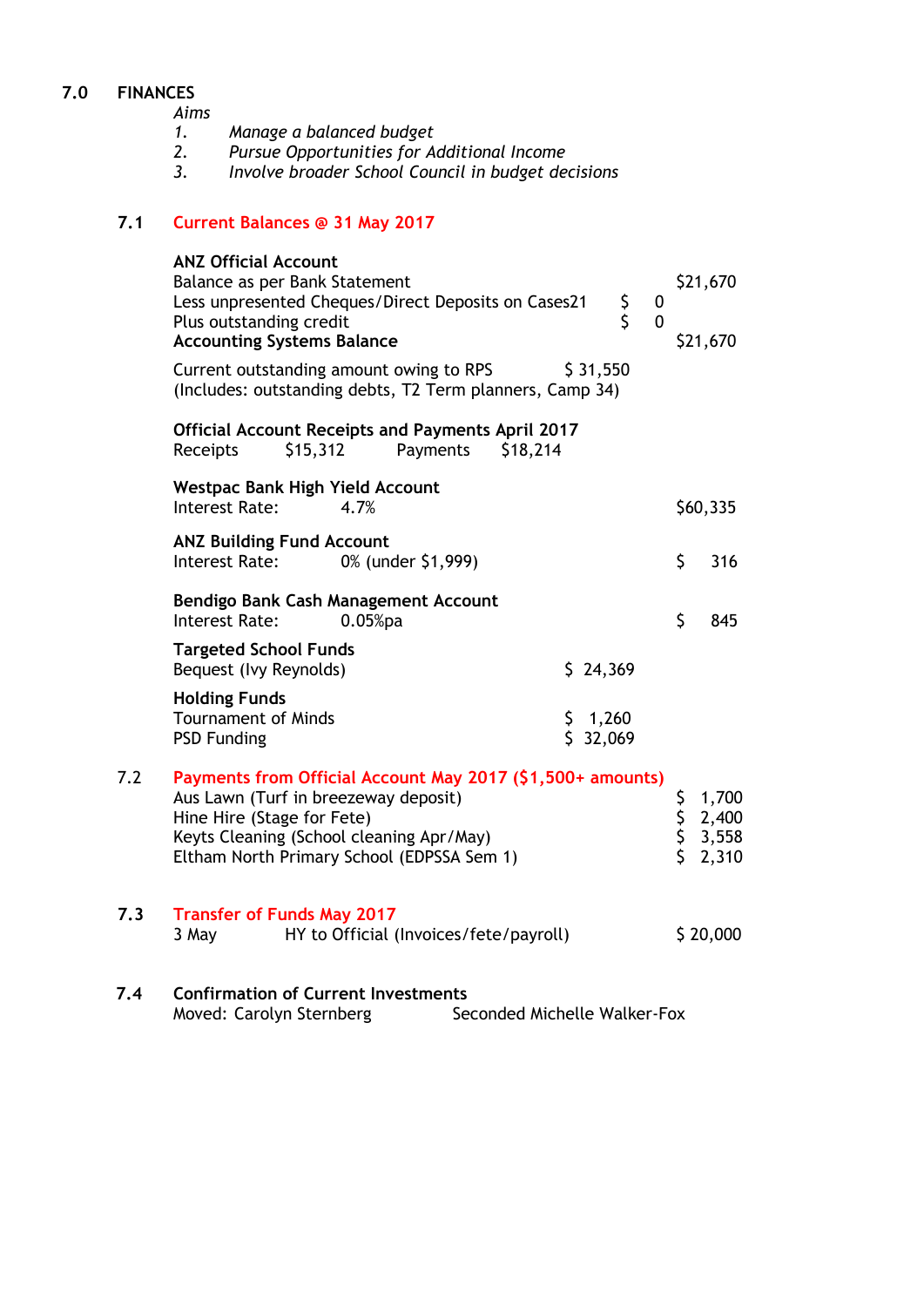### **8.0 CURRICULUM**

#### **8.1 Education Committee**

*Aims*

- *1. Understanding and informing Education Sub Committee of current and proposed initiatives and practices through the school*
- *2. Parent component have opportunity to give feedback and question current practices*
- 8.1.1 No meeting held

However, Education week open day went very well.

A great afternoon with new families and old visiting. Thank you to our wonderful parents group for some fantastic refreshment. Some wonderful music from our keyboard players and singing by our choir. The children handled the pressure of the visitors very well.

The Parents Information Evening was quiet with a couple of new families visiting

#### **9.0 ENVIRONMENT**

*Aims*

- *1. Obtain a good attendance for working bees*
- *2. Continue work from School Grounds Master Plan*
- *3. Co-ordinate building works*

#### **9.1 Buildings and Grounds**

9.1.1 Noting to report.

Geoff getting quotes for repair / replace shade sails. Carolyn sorted one quote for replacement \$5,000 Mesh / \$15,000 Waterproof To be added to agenda at next School Council meeting – 31 July

#### **10.0 OTHER REPORTS**

#### **10.1 Parent's Group**

#### *Aim*

*To provide Social and Fundraising activities for the school, which involves as many of the school community as possible while making lots of money.*

Monday morning coffee in the BER – Thank you to Michelle and Claire. Attendance varies but seems to be enjoyed by those who stay. The upper school parents need encouraging to pop their heads in. Information to be run in the newsletter.

Mother's Day stall – just over \$1,000

BBQ Special Lunch – just over \$800

Parents Group Meetings – will try a new approach, offering afternoon tea and refreshments in the staffroom on Friday 16 June at 2pm to be followed by an informal meeting. Trying to promote 'come along' and a 'a part of', no pressure to run events etc. New prep mums having difficult to attend on Monday's due to PMP.

Crazy hair & PJ Day – 30 June, gold coin donation

Amanda Steidle talking Safety Laces with Michelle for T3

Colour Run under discussion – Leah D investigating.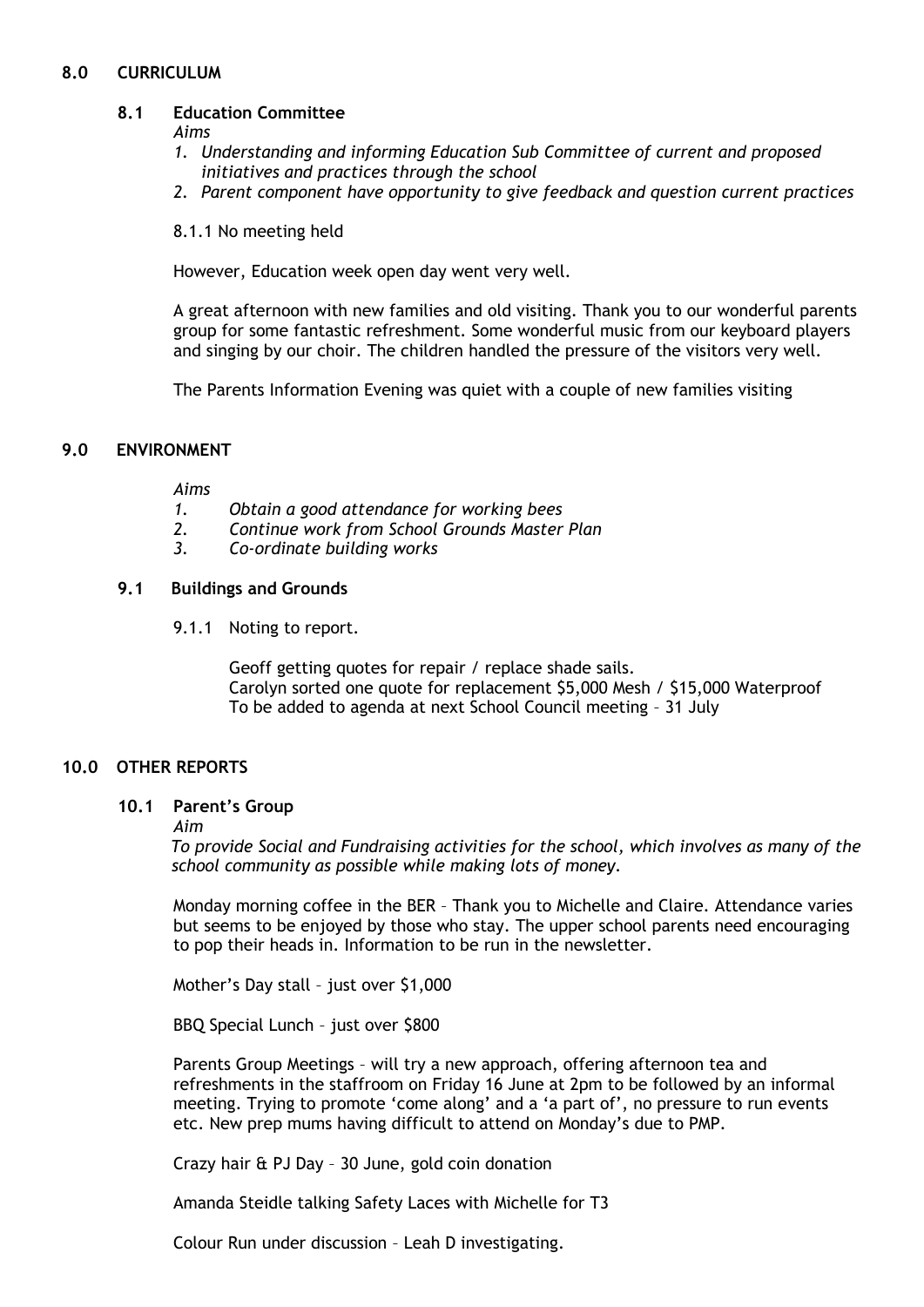#### **10.2 OSHClub-RPS Outside School Hours Care Program**

Term 1 facilities invoice paid

Numbers seem to be up in the morning so we may be due a payment.

#### **10.3 Marketing**

*Aims*

- *1. Raise School profile through website / community boards / local papers*
- *2. Monitor current issues in School Community*

Nothing to report.

## **10 .4 School Fete 2017**

Debrief – early T3, once Geoff is back.

Mini amusements went well and raised \$291 Silent auction for Devonshire tea tablecloths raised \$193 Decision to be made regarding Marc Mcbride's illustration.

Net profit – just over \$24,000

#### **10.5 Reports**

Motion: 'That committee reports be accepted'. Moved: Karen Roberts Seconded: Andrea Sutterby

#### **11.0 General Business**

Rebecca Haig went through Principal Selection process and timeline. Confidentiality is a 'must'. School Council Member was nominated and voted on to the panel. Community selection criteria was written and agreed.